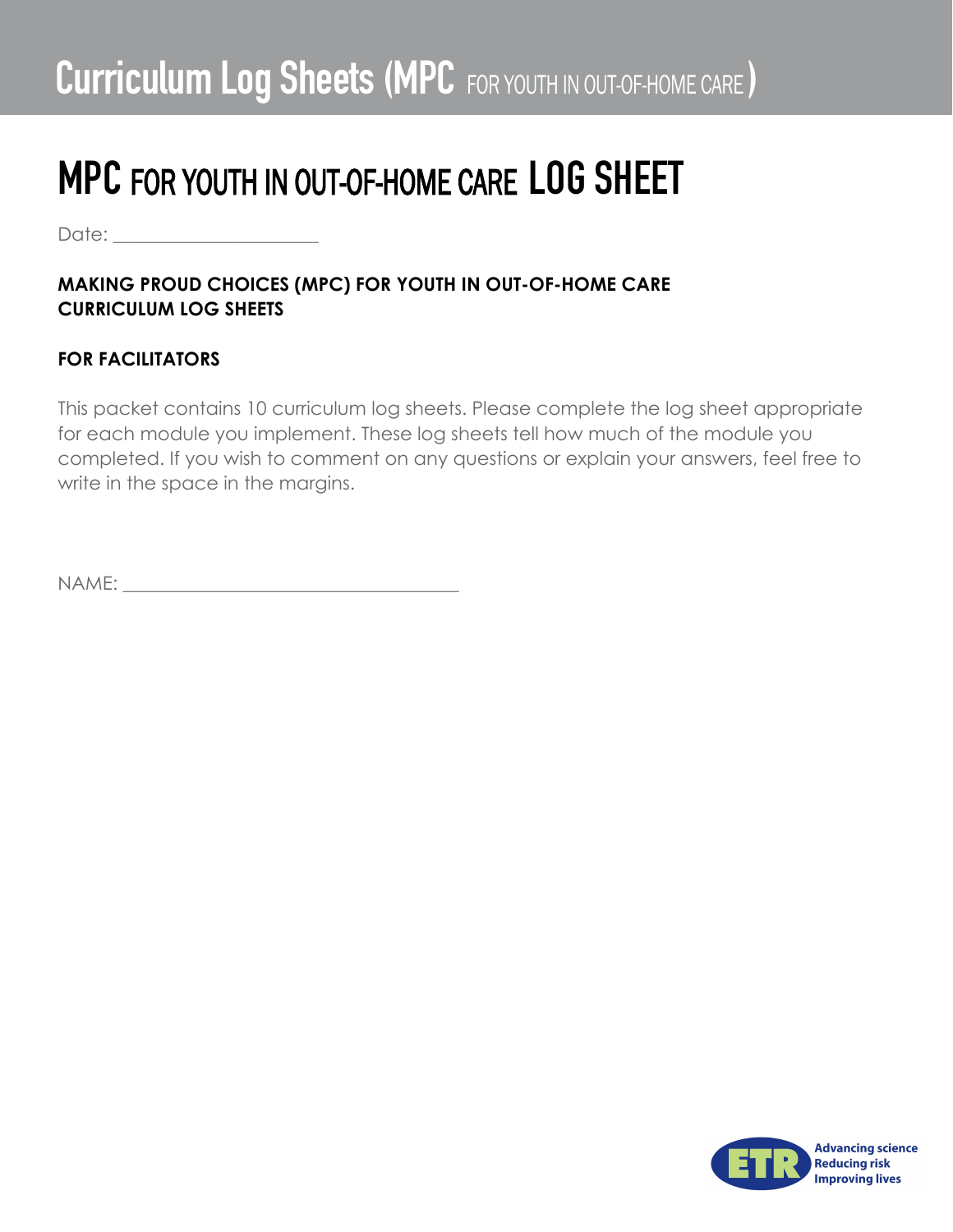### **MAKING PROUD CHOICES (MPC) FOR YOUTH IN OUT-OF-HOME CARE CURRICULUM LOG SHEETS**

**Instructions:** For each activity, indicate whether the activity was fully completed, partially completed, or not done at all. Place a check in the appropriate column.

### Module 1 - Setting the Stage and Making Your Dreams Come True

| <b>ACTIVITY</b>                                        | <b>NOT DONE</b> | <b>PARTIALLY COMPLETED</b> | <b>FULLY COMPLETED</b> |
|--------------------------------------------------------|-----------------|----------------------------|------------------------|
| A. Welcome and<br>Program Overview                     |                 |                            |                        |
| <b>B. Creating a Group Contract</b>                    |                 |                            |                        |
| C. Talking Circle                                      |                 |                            |                        |
| D. Making Proud Choices!<br>Brainstorm                 |                 |                            |                        |
| E. Brainstorming<br>About Teens and Sex                |                 |                            |                        |
| F. Goals and<br>Dreams Timeline                        |                 |                            |                        |
| G. Brainstorming Obstacles to<br>Your Goals and Dreams |                 |                            |                        |

Did you add anything that was not a part of this module as written in the manual? No Western Stephense describe what you added:

\_\_\_\_\_\_\_\_\_\_\_\_\_\_\_\_\_\_\_\_\_\_\_\_\_\_\_\_\_\_\_\_\_\_\_\_\_\_\_\_\_\_\_\_\_\_\_\_\_\_\_\_\_\_\_\_\_\_\_\_\_\_\_\_\_\_\_\_\_\_\_\_\_\_\_\_\_\_\_\_\_\_\_\_\_\_\_\_\_\_ \_\_\_\_\_\_\_\_\_\_\_\_\_\_\_\_\_\_\_\_\_\_\_\_\_\_\_\_\_\_\_\_\_\_\_\_\_\_\_\_\_\_\_\_\_\_\_\_\_\_\_\_\_\_\_\_\_\_\_\_\_\_\_\_\_\_\_\_\_\_\_\_\_\_\_\_\_\_\_\_\_\_\_\_\_\_\_\_\_\_ \_\_\_\_\_\_\_\_\_\_\_\_\_\_\_\_\_\_\_\_\_\_\_\_\_\_\_\_\_\_\_\_\_\_\_\_\_\_\_\_\_\_\_\_\_\_\_\_\_\_\_\_\_\_\_\_\_\_\_\_\_\_\_\_\_\_\_\_\_\_\_\_\_\_\_\_\_\_\_\_\_\_\_\_\_\_\_\_\_\_

\_\_\_\_\_\_\_\_\_\_\_\_\_\_\_\_\_\_\_\_\_\_\_\_\_\_\_\_\_\_\_\_\_\_\_\_\_\_\_\_\_\_\_\_\_\_\_\_\_\_\_\_\_\_\_\_\_\_\_\_\_\_\_\_\_\_\_\_\_\_\_\_\_\_\_\_\_\_\_\_\_\_\_\_\_\_\_\_\_\_

For each activity that you did not complete, please explain why:

\_\_\_\_\_\_\_\_\_\_\_\_\_\_\_\_\_\_\_\_\_\_\_\_\_\_\_\_\_\_\_\_\_\_\_\_\_\_\_\_\_\_\_\_\_\_\_\_\_\_\_\_\_\_\_\_\_\_\_\_\_\_\_\_\_\_\_\_ \_\_\_\_\_\_\_\_\_\_\_\_\_\_\_\_\_\_\_\_\_\_\_\_\_\_\_\_\_\_\_\_\_\_\_\_\_\_\_\_\_\_\_\_\_\_\_\_\_\_\_\_\_\_\_\_\_\_\_\_\_\_\_\_\_\_\_\_

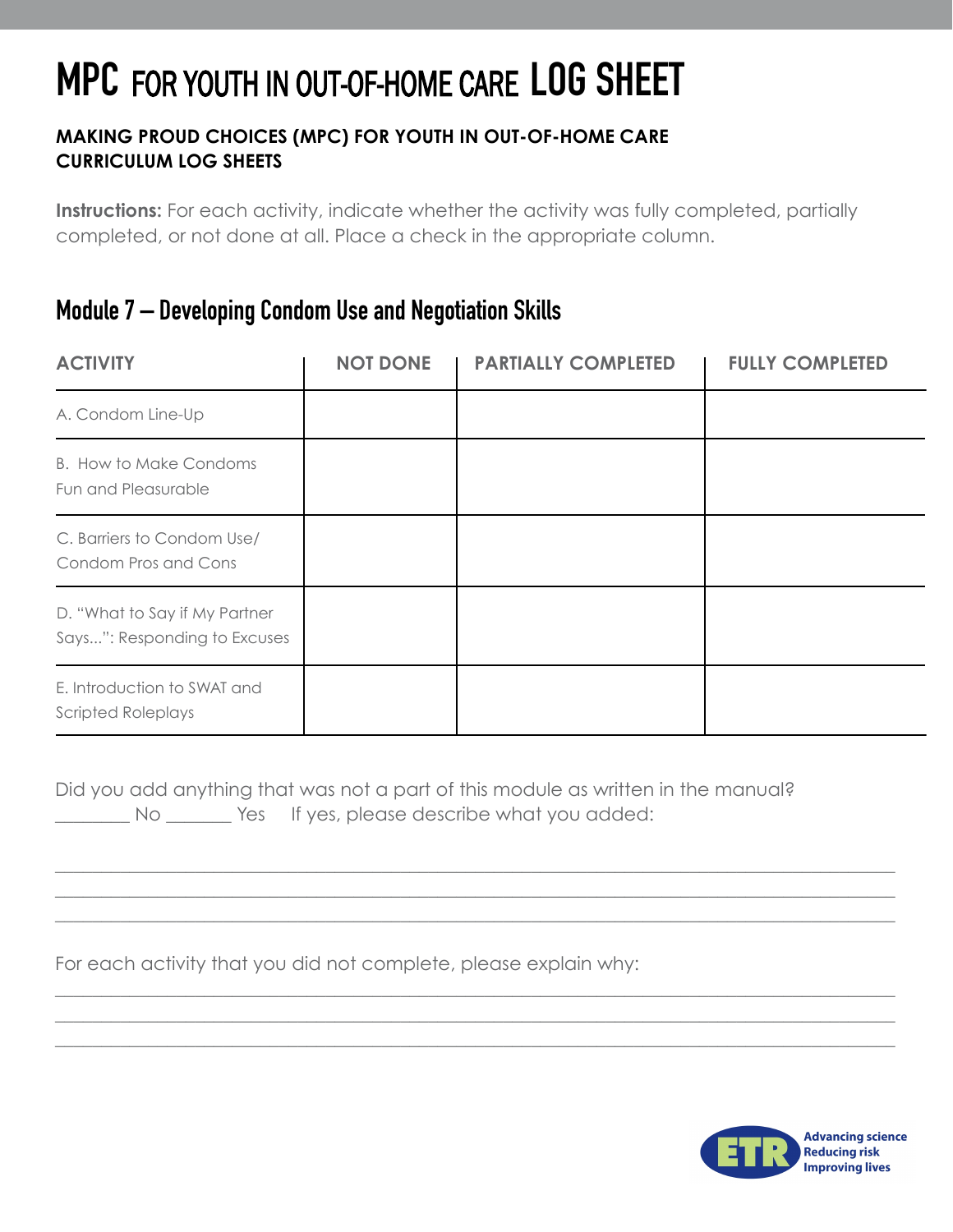#### **MAKING PROUD CHOICES (MPC) FOR YOUTH IN OUT-OF-HOME CARE CURRICULUM LOG SHEETS**

**Instructions:** For each activity, indicate whether the activity was fully completed, partially completed, or not done at all. Place a check in the appropriate column.

### Module 7 – Developing Condom Use and Negotiation Skills

| <b>ACTIVITY</b>                                               | <b>NOT DONE</b> | <b>PARTIALLY COMPLETED</b> | <b>FULLY COMPLETED</b> |
|---------------------------------------------------------------|-----------------|----------------------------|------------------------|
| A. Condom Line-Up                                             |                 |                            |                        |
| <b>B.</b> How to Make Condoms<br>Fun and Pleasurable          |                 |                            |                        |
| C. Barriers to Condom Use/<br>Condom Pros and Cons            |                 |                            |                        |
| D. "What to Say if My Partner<br>Says": Responding to Excuses |                 |                            |                        |
| E. Introduction to SWAT and<br><b>Scripted Roleplays</b>      |                 |                            |                        |

Did you add anything that was not a part of this module as written in the manual? No Wes If yes, please describe what you added:

\_\_\_\_\_\_\_\_\_\_\_\_\_\_\_\_\_\_\_\_\_\_\_\_\_\_\_\_\_\_\_\_\_\_\_\_\_\_\_\_\_\_\_\_\_\_\_\_\_\_\_\_\_\_\_\_\_\_\_\_\_\_\_\_\_\_\_\_\_\_\_\_\_\_\_\_\_\_\_\_\_\_\_\_\_\_\_\_\_\_ \_\_\_\_\_\_\_\_\_\_\_\_\_\_\_\_\_\_\_\_\_\_\_\_\_\_\_\_\_\_\_\_\_\_\_\_\_\_\_\_\_\_\_\_\_\_\_\_\_\_\_\_\_\_\_\_\_\_\_\_\_\_\_\_\_\_\_\_\_\_\_\_\_\_\_\_\_\_\_\_\_\_\_\_\_\_\_\_\_\_ \_\_\_\_\_\_\_\_\_\_\_\_\_\_\_\_\_\_\_\_\_\_\_\_\_\_\_\_\_\_\_\_\_\_\_\_\_\_\_\_\_\_\_\_\_\_\_\_\_\_\_\_\_\_\_\_\_\_\_\_\_\_\_\_\_\_\_\_\_\_\_\_\_\_\_\_\_\_\_\_\_\_\_\_\_\_\_\_\_\_

\_\_\_\_\_\_\_\_\_\_\_\_\_\_\_\_\_\_\_\_\_\_\_\_\_\_\_\_\_\_\_\_\_\_\_\_\_\_\_\_\_\_\_\_\_\_\_\_\_\_\_\_\_\_\_\_\_\_\_\_\_\_\_\_\_\_\_\_\_\_\_\_\_\_\_\_\_\_\_\_\_\_\_\_\_\_\_\_\_\_ \_\_\_\_\_\_\_\_\_\_\_\_\_\_\_\_\_\_\_\_\_\_\_\_\_\_\_\_\_\_\_\_\_\_\_\_\_\_\_\_\_\_\_\_\_\_\_\_\_\_\_\_\_\_\_\_\_\_\_\_\_\_\_\_\_\_\_\_\_\_\_\_\_\_\_\_\_\_\_\_\_\_\_\_\_\_\_\_\_\_ \_\_\_\_\_\_\_\_\_\_\_\_\_\_\_\_\_\_\_\_\_\_\_\_\_\_\_\_\_\_\_\_\_\_\_\_\_\_\_\_\_\_\_\_\_\_\_\_\_\_\_\_\_\_\_\_\_\_\_\_\_\_\_\_\_\_\_\_\_\_\_\_\_\_\_\_\_\_\_\_\_\_\_\_\_\_\_\_\_\_

For each activity that you did not complete, please explain why: